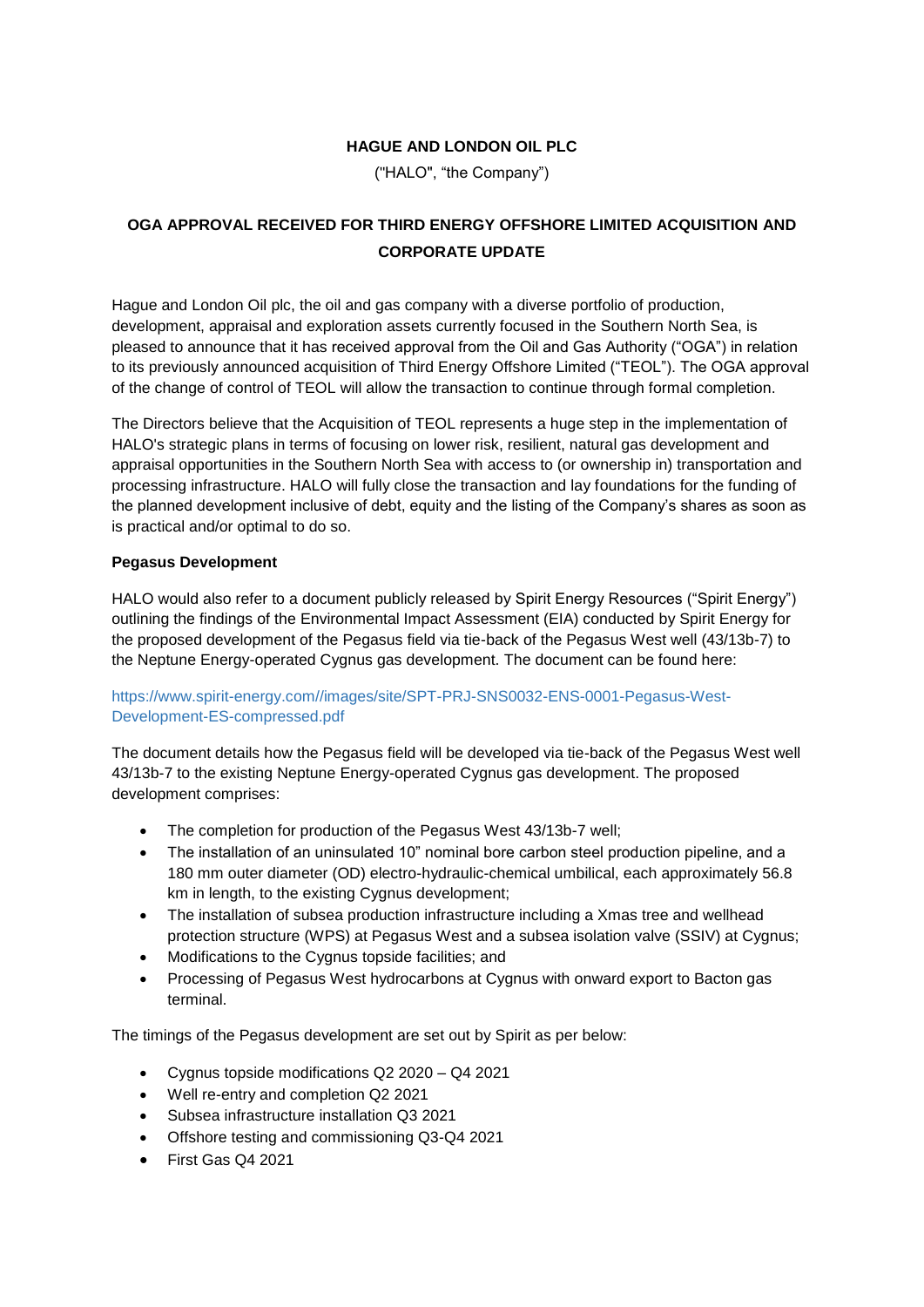## **HALO UK Asset Competent Person's Report ("CPR")**

In respect to the transaction, HALO have appointed PanTerra Geoconsultants B.V. ("PanTerra") to carry out an independent technical and economic assessment of the Reserves and Resources and economics of TEOL's assets and the production of a Competent Person's Report ("CPR"), where the highlights of gas reserves and contingent resources can be seen in tables below.

| Gas<br>Reserves as<br>of 1.1.2019 | Gross,<br><b>Bscf</b> |      |       | HaLo Net attributable,<br><b>Bscf</b> |      |      | Operator         |
|-----------------------------------|-----------------------|------|-------|---------------------------------------|------|------|------------------|
|                                   | 1P                    | 2P   | 3P    | 1P                                    | 2P   | 3P   |                  |
| <b>TEOL</b><br>Assets             | 57.8                  | 83.0 | 108.9 | 26.0                                  | 37.4 | 49.0 | Spirit<br>Energy |

| Gas<br>Contingent<br>resources | Gross,<br><b>Bscf</b> |       |       | HaLo Net attributable,<br><b>B</b> scf |      |      | <b>Risk</b><br>Factor | Operator         |
|--------------------------------|-----------------------|-------|-------|----------------------------------------|------|------|-----------------------|------------------|
|                                | 1P                    | 2P    | 3P    | 1P                                     | 2P   | 3P   |                       |                  |
| <b>TEOL Assets</b>             | 76.2                  | 123.9 | 197.5 | 34.3                                   | 55.8 | 88.9 | 30%                   | Spirit<br>Energy |

## **Andrew Cochran, Chairman and Interim Chief Executive of Hague and London Oil plc, commented:**

*"We wish to sincerely thank the UK's Oil & Gas Authority for its consent of HALO's acquisition of Third Energy Offshore Ltd (TEOL) by maintaining title to its Offshore licenses in the UK sector of the Southern North Sea after the change of control. This is a new country entry and a material expansion of our portfolio with respect to reserves, resources and, eventually, production; all of which fully complement our existing natural gas operations in the Dutch sector. Virtually all conditions of the transaction have now been met or waived to conclude the acquisition of TEOL. HALO can now turn its attentions to other, corporate, matters and will formally close the acquisition, organize a shareholder meeting and seek to fund the development of Pegasus West in anticipation of project sanction in the 1st half of 2019.*"

Glossary

2P proven and probable oil reserves Boepd barrel of oil equivalent production per day Mwh megawatt hours Mmcfd million cubic feet per day

**Contact:**

Andrew Cochran, Chairman and Interim CEO +31 (0)70 330 6688